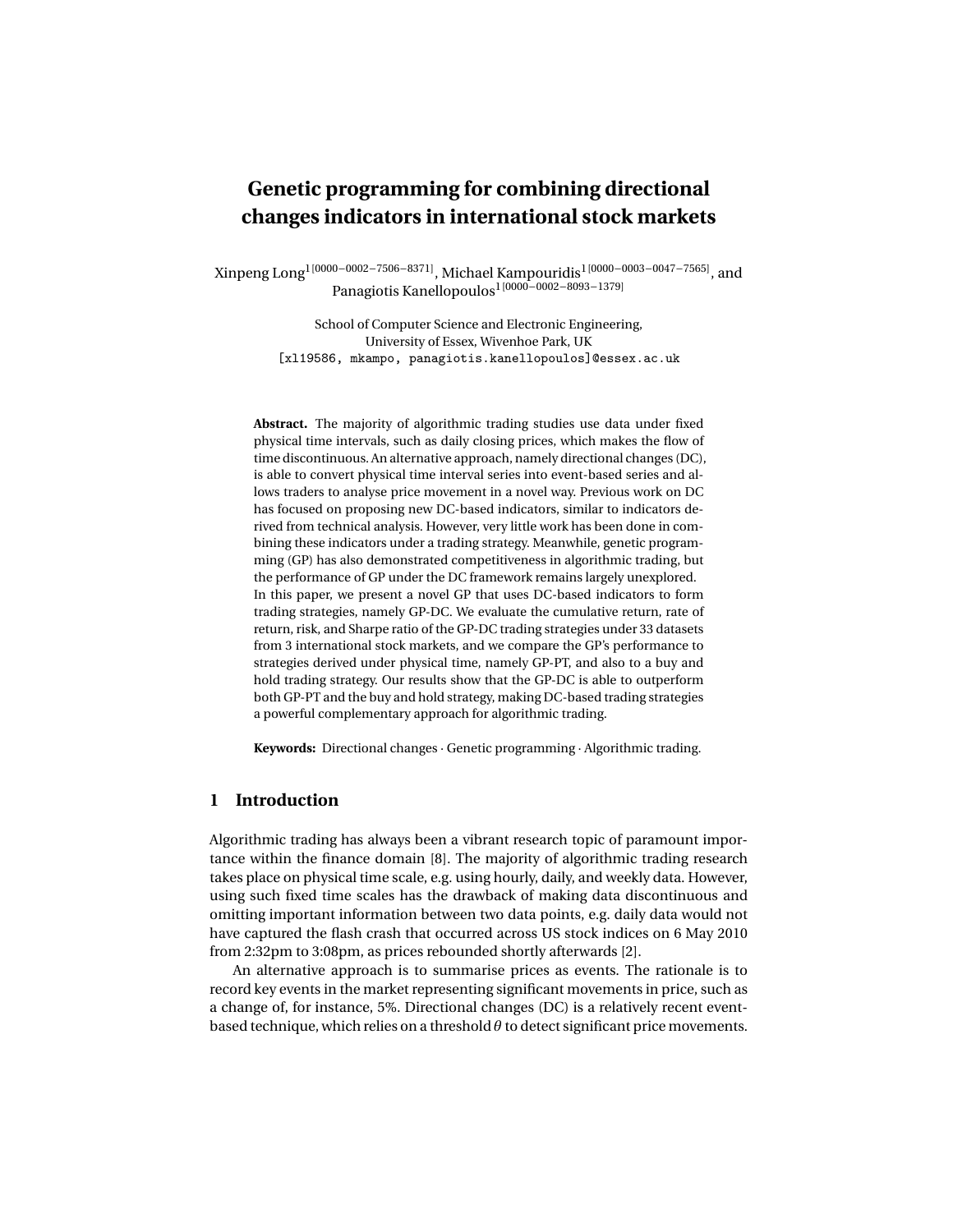It was first proposed in [12] and formally defined in [19]. In the DC framework, a physical time series is divided into upward and downward trends, where each such trend marks a DC event at the moment the price change exceeds *θ*; the DC event is usually followed by an overshoot (OS) event representing the time interval of price movement along the trend beyond the DC event.

In this work, we are interested in using DC-based indicators to perform algorithmic trading. Indicators are mathematical patterns derived from past data and are used to predict future price trends. They are commonly used in technical analysis, e.g., in the form of moving averages, and trade breakout rules. With the evolution of DC research, new DC-based indicators have been proposed, see e.g.[3][20][21]. Therefore, in this paper we will combine 28 different DC indicators under a genetic programming (GP) algorithm [18], namely GP-DC. We apply the derived trading strategies to 33 different datasets from three international markets, namely the DAX performance index, Nikkei 225, and the Russell 2000 index. Our goal is to show that the DC paradigm is not only competitive compared to the physical time paradigm, but has even the potential to outperform it. To achieve this goal, we benchmark GP-DC with another GP-based physical time trading strategy, namely GP-PT, that uses technical analysis indicators under physical time. We compare the GP-DC's results to results obtained by GP-PT. We compare the two GPs' performance on different financial metrics, such as cumulative returns, average rate of return per trade, risk, and Sharpe ratio. We also compare the GPs' performance against the buy-and-hold strategy, which is a common financial benchmark.

The remainder of this paper is organized as follows. In Section 2, we present background information and discuss the DC-related literature. Section 3 introduces the methodology of our experiments, and then Section 4 presents the experimental set up, as well as the datasets, benchmarks, and parameter tuning process. Section 5 presents the experimental results and finally, Section 6 concludes the paper and discusses future work.

# **2 Background and Literature Review**

## **2.1 Overview of directional changes**

Directional Changes form an event-based approach for summarising market price movements, as opposed to a fixed-interval-based approach. A DC event is identified only when the price movement of the objective financial instrument exceeds a threshold predefined by the trader. Depending on the direction of price movement, such DC events could be either upturn events or downturn events. Frequently, after the confirmation of a DC event, an overshoot (OS) event follows; the OS event ends when a new price movement starts in an opposite trend, eventually leading to a new DC event. Recent studies, however, have pointed out that a DC event is not necessarily followed by an OS one [1].

Figure 1 presents an example of how to convert physical time series to DC and OS events using two different thresholds (see the red and blue lines). Note that thresholds may in principle vary, as traders need not necessarily agree on which price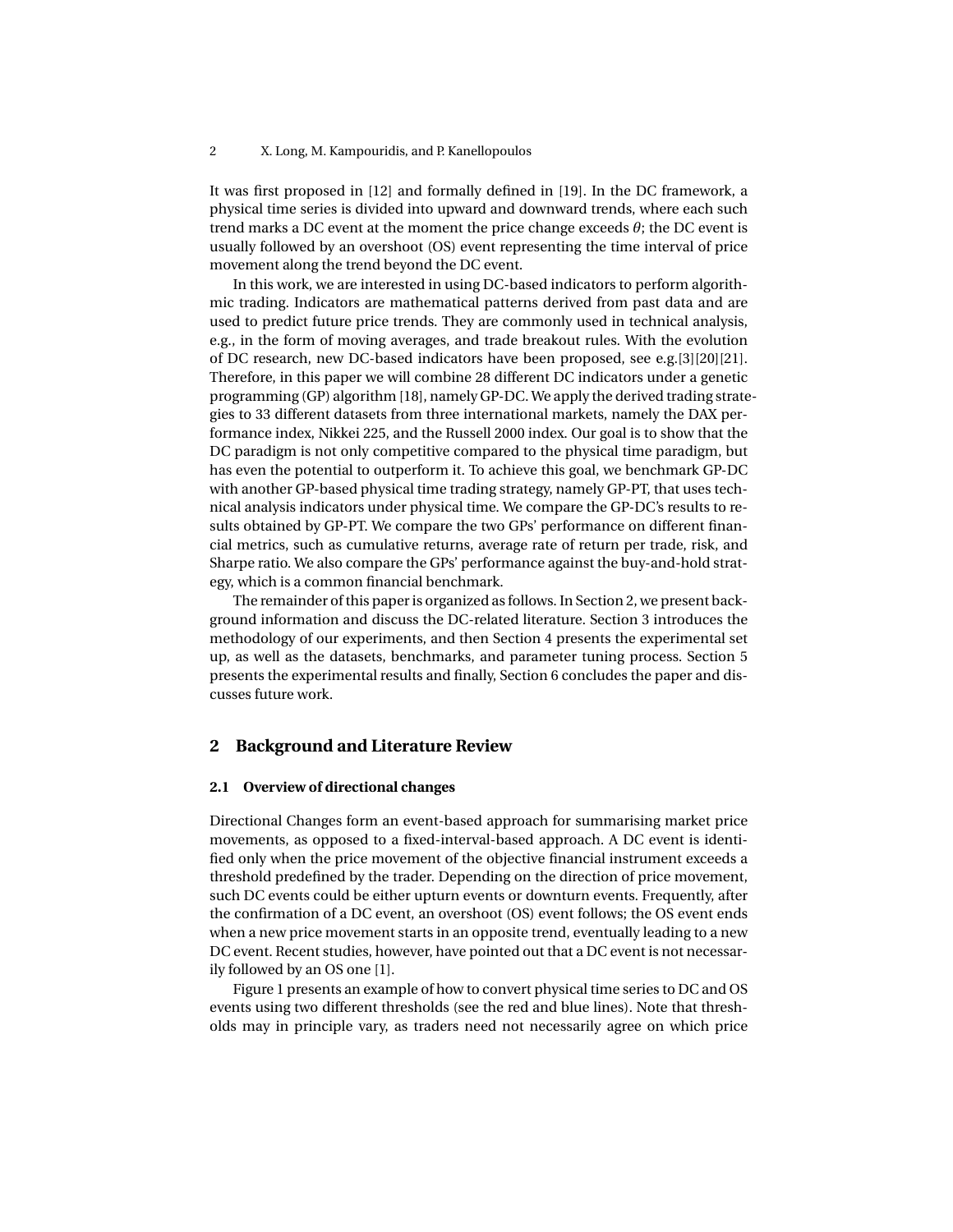

**Fig. 1.** An example for DC. The grey line indicates the physical time series, the red line denotes a series of DC and OS events as defined by a threshold of 0.01%, while the blue line denotes a series of DC and OS events as defined by a threshold of 0.018%. DC events are depicted with solid lines, while dotted lines denote the OS events.

movement constitutes a significant event; each such threshold leads to a different event series. A smaller threshold leads to the identification of more events and increases the opportunity of trade, while a larger threshold leads to fewer events with greater price movement. Thus, selecting an appropriate threshold is a key challenge.

By looking at the historical daily price movement (grey line) and the events created by the threshold of 0.01% (red lines), there are plenty of price movements that are not classified as events under the DC framework, as these do not exceed the threshold. Only when a price change is larger than the threshold is the time series divided into DC events (solid lines) and OS events (dotted lines). For example, the solid red line from A to B is considered a DC event on a downturn, while an OS event follows (from B to C). Then, a new DC event (in the opposite direction) is detected from C to D and this is followed by an OS event from D to E in an upturn, and so on.

It is worth noting that the change of trend can be confirmed only when the price movement exceeds the threshold. In other words, we do not know when the OS event ends until the next DC event (in the opposite direction) is confirmed. For example, in Figure 1, the point D is a DC event confirmation point. Before point D, the last OS event is considered to be still active, while the trader considers it to have been in a downward event. This leads to a paradox that on the one hand, in order to maximise returns, trades should be closed as near as possible to the endpoint of the OS event, and on the other hand, when the endpoint of the OS event is detected, it is already well beyond that point. Therefore, figuring out the extreme point where direction is reversed, such as point C in Figure 1, is an active research topic on the DC domain. In particular, several scaling laws have been suggested to identify the OS event length.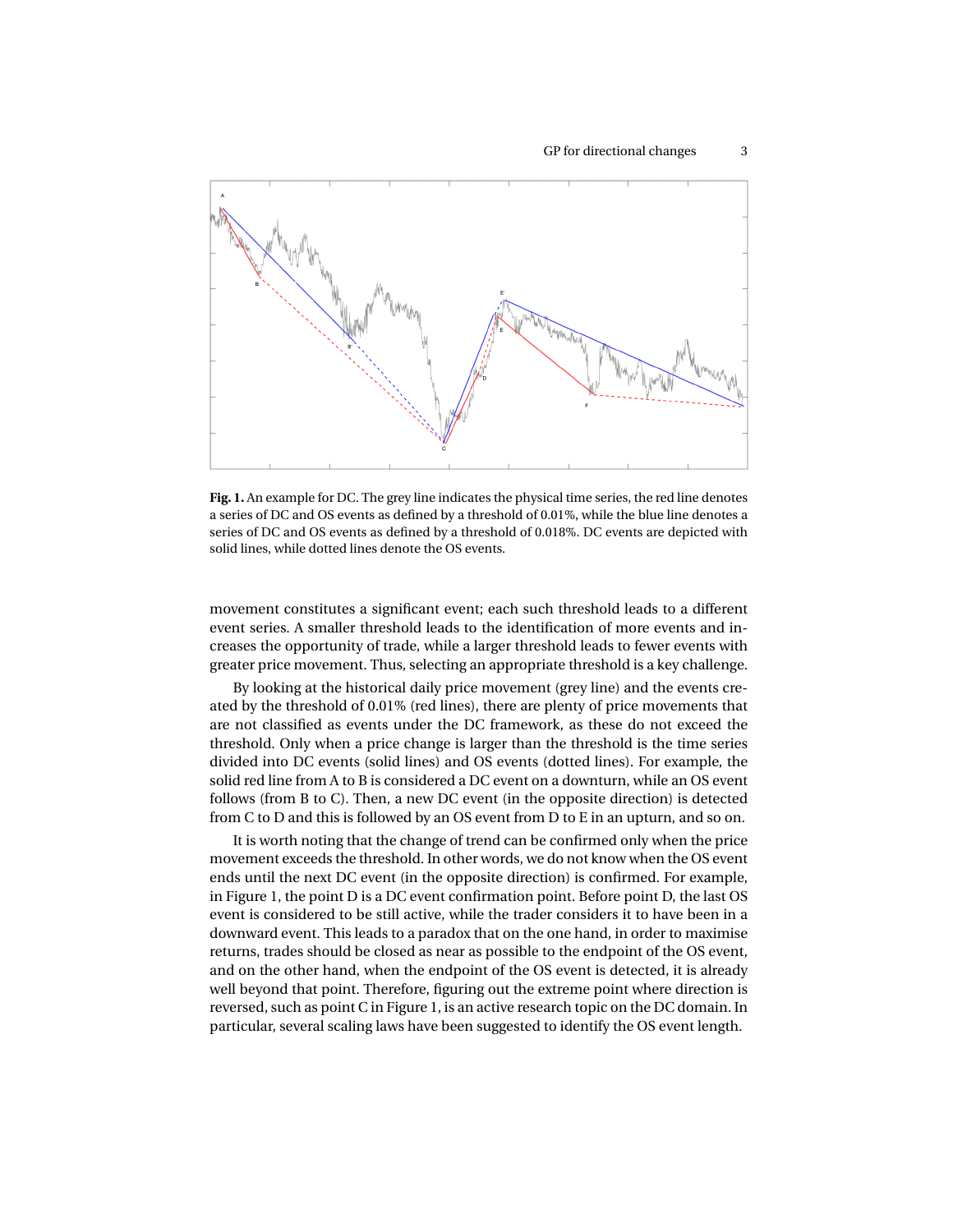The advantage of DC is that it offer traders a new perspective on price movements; it allows them to focus on significant events and ignore other price movements that could be considered as noise. Therefore, DC leads to new research directions and challenges that are not relevant under physical time periods; in the following section, we present existing work on DC.

#### **2.2 Related work**

DC was first proposed by Guillaume et al. [12] and was formally defined by Tsang [19] as an alternative, event-based method to the traditional physical time model. Since DC is appropriate to handle non-fixed time intervals and high-frequency data, a series of papers applies it on tick data from the Forex market, see e.g. [7][15][14]. There exist two key issues in DC. The first is when do the OS events end; clearly, this has impact on profit maximisation. In other words, we are interested in figuring out the relationship between DC events and OS events. In this direction, Glattfelder et al. [11] introduced 12 new empirical scaling laws to establish quantitative relationships between price movements and transactions in the foreign exchange market. Following along this path, Aloud and Fasli [5] considered four new scaling laws under the DC framework and concluded that these perform successfully on the foreign exchange market. To name an example, one of the most prominent scaling laws states that OS takes, on average, twice as long to reach the same amount of price change as the DC event length. Recently, Adegboye and Kampouridis [1] proposed a novel DC trading strategy which does not assume that a DC event is always followed by an OS event; their results suggest that this strategy outperforms other DC-based trading strategies, as well as the buy and hold strategy, when tested on 20 Forex currency pairs.

The second key issue is the application of technical analysis under a DC framework; technical analysis has been frequently used on physical time by capturing features of markets, namely technical indicators. Aloud [3] converted physical time data into event-based data and introduced a first set of indicators tailored for the DC framework. Further DC indicators were suggested in [20] and [21]. These DC indicators were applied to summarise price changes in the Saudi Stock Market with the aim to help investors discover and capture valuable information. Furthermore, Ao and Tsang [6] proposed two DC-based trading strategies, namely TA1 and TA2, derived from the Average Overshoot Length scaling law. Their results indicated a positive return for most cases in FTSE 100, Hang Seng, NASDAQ 100, Nikkei 225, and S&P 500 stock market indices. Very recently, a combination of DC with reinforcement learning, trained by the Q-learning algorithm, was proposed by Aloud and Alkhamees [4] on S&P500, NASDAQ, and Dow Jones stock market. Their results showcase substantial return and an increase in the Sharpe ratio.

The above discussion reveals a relative scarcity of DC studies on the stock market. Moreover, using DC-based indicators to derive trading strategies is still in its infancy compared to the, well-established, technical analysis under physical time. We remark that GP has been very effective in the past in combining different (technical) indicators to derive profitable trading strategies, see e.g. [9] [10][13]. This naturally begs the question of how effective GP would be when combined with DC-based indicators, and, hence, motivates us to compare such an approach with a physical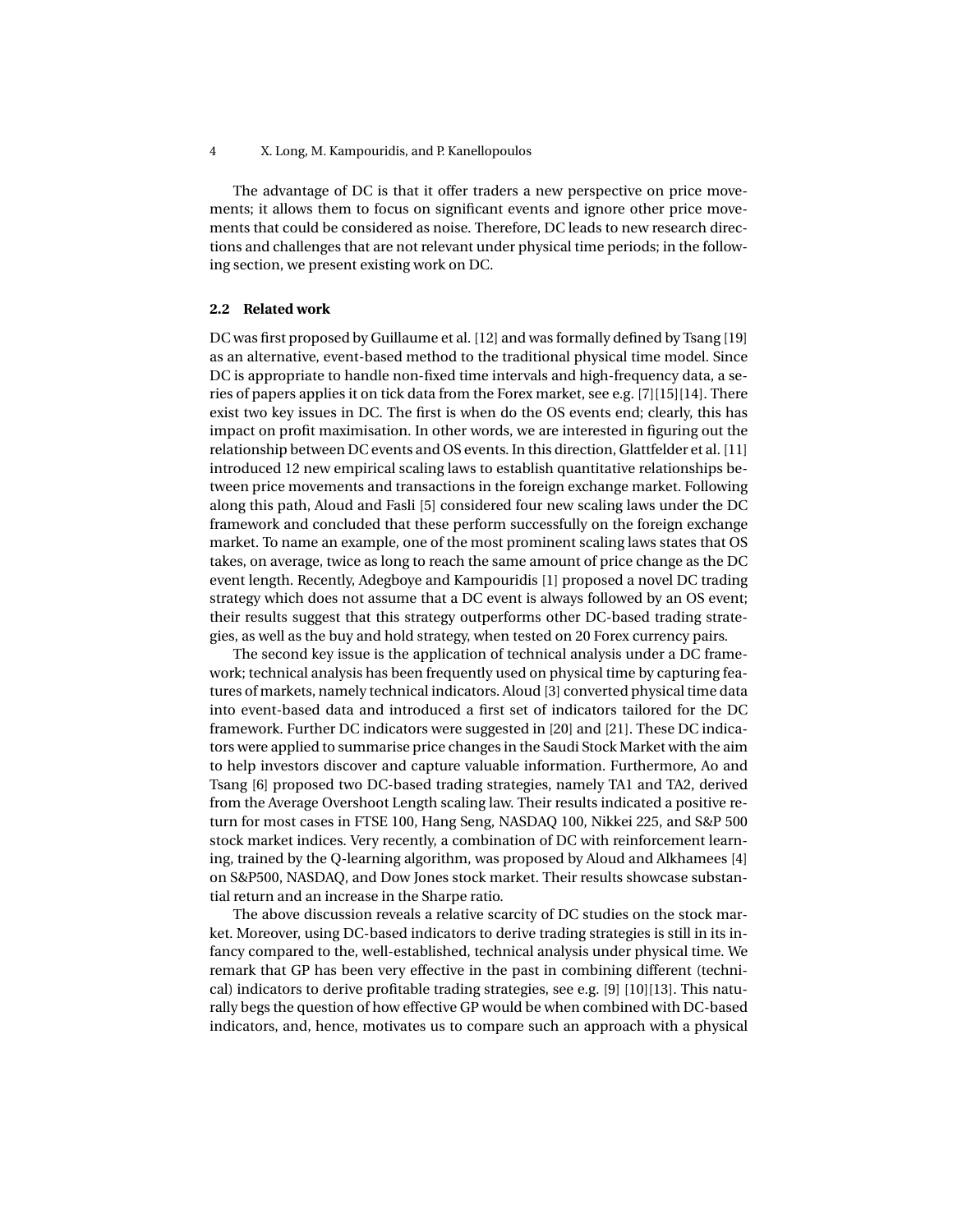time model. Next, we introduce the GP methodology while also presenting the GP-DC trading strategy we used.

# **3 Methodology**

This section presents GP-DC, a genetic programming approach using indicators suggested for the DC framework.

### **3.1 Genetic programming model**

**Terminal set** After obtaining the daily closing prices for a dataset, we apply the DC framework to summarise the prices as events. Then, from the event series, we calculate the values of 28 indicators specific to the DC framework, much alike technical indicators being derived from technical analysis in physical time [16]. These 28 DC indicators have been introduced and discussed in [3] and, together with an Ephemeral Random Constant (ERC), form the terminal set. Whenever ERC is called, it returns a random number following the uniform distribution and ranging between -1 and 1. In order to fit the range of ERC, the DC indicators have been normalised.

Table 1 lists the DC indicators. In particular, there is a collection of 11 indicators, some of which are calculated over a certain period (e.g. the total number of DC events *NDC* can be calculated over a period of 10, 20, 30, 40, or 50 days), thus leading to a total of 28 indicators. The third column in Table 1 takes the value N/A for indicators not requiring a period length (namely OSV, TMV, *TDC* , and *RDC* ).

| Indicator        | Description                                                                               | Periods (days) |
|------------------|-------------------------------------------------------------------------------------------|----------------|
| <b>TMV</b>       | TMV is the price movement between the extreme point at the $N/A$                          |                |
|                  | beginning and end of a trend, normalised by the threshold $\theta$ .                      |                |
| <b>OSV</b>       | OSV is calculated by the percentage difference between the cur- N/A                       |                |
|                  | rent price with the last directional change confirmation price                            |                |
|                  | divided by the threshold $\theta$ .                                                       |                |
| Average OSV      | This is the average value of the OSV over the selected period.                            | 3, 5, 10       |
| $R_{DC}$         | $R_{DC}$ represents the time-adjusted return of DC. It could be cal- $N/A$                |                |
|                  | culated by the TMV times threshold $\theta$ divided by the time inter-                    |                |
|                  | vals between each extreme point.                                                          |                |
| Average $R_{DC}$ | This is the average value of the $R_{DC}$ over the selected period.                       | 3, 5, 10       |
| $T_{DC}$         | This is the time spent on a trend.                                                        | N/A            |
| Average $T_{DC}$ | This is the average value of $T_{DC}$ over the selected period.                           | 3, 5, 10       |
| $N_{DC}$         | $N_{DC}$ is the total number of DC events over the selected period. 10, 20, 30, 40, 50    |                |
| $C_{DC}$         | $C_{DC}$ is defined as the sum of the absolute value of the TMV over [10, 20, 30, 40, 50] |                |
|                  | the selected period.                                                                      |                |
| $A_T$            | $A_T$ represents the difference between the time DC spends on 10, 20, 30, 40, 50          |                |
|                  | the up trends and down trends over the selected period.                                   |                |

**Table 1.** DC indicators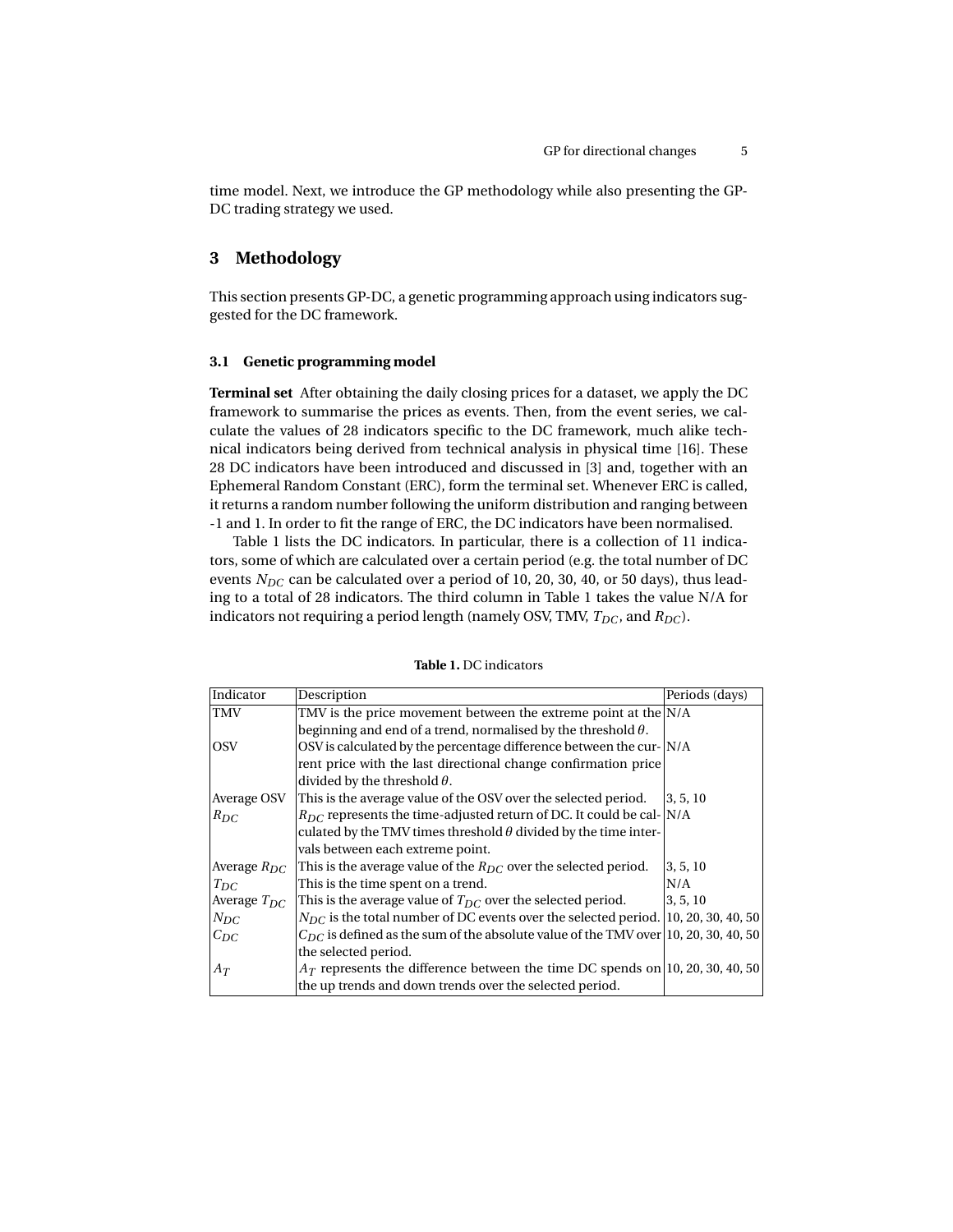**Function set** The function set includes two logical operators, namely AND and OR, and two logical expressions, namely less than (<) and greater than (>).

**Model representation** The GP evolves logical expressions, where the root is one of AND, OR, <, or >. These expressions are then integrated as the first branch of an If-Then-Else (ITE) statement; see Part 1 of Figure 2. The rest of the ITE tree contains a 'Then' and an 'Else' branch; the former represents a buy action, and always returns a leaf node with a value of 1. The latter represents a hold action, and always returns a leaf node with a value of 0. Note that there is no sell action during this structure; we will discuss the part of sell action in Section 3.2. We did not include Part 2 in the GP is as its values are constants, either 0 or 1; there was thus no need to evolve them.



**Fig. 2.** An example of the GP tree and the If-Then-Else structures. If OSV is greater than 0.22 and *NDC* for 10 days is greater than −0.68, then we get a signal for a buy action; otherwise, we hold.

**Fitness function** We use the Sharpe ratio as the fitness function of the GP trading strategies. The advantage of using the Sharpe ratio is that it takes into account both returns and risk:

$$
SharpeRatio = \frac{E(R) - R_f}{\sqrt{Var(R)}},
$$
\n(1)

where E and Var stand for the sample mean value and the sample variance, *R* stands for the rate of returns and  $R_f$  is the risk-free rate. The data used, i.e., the returns, for computing the Sharpe ratio were obtained by the trading algorithm outlined in Section 3.2, which indicates when the selling of the stocks will take place.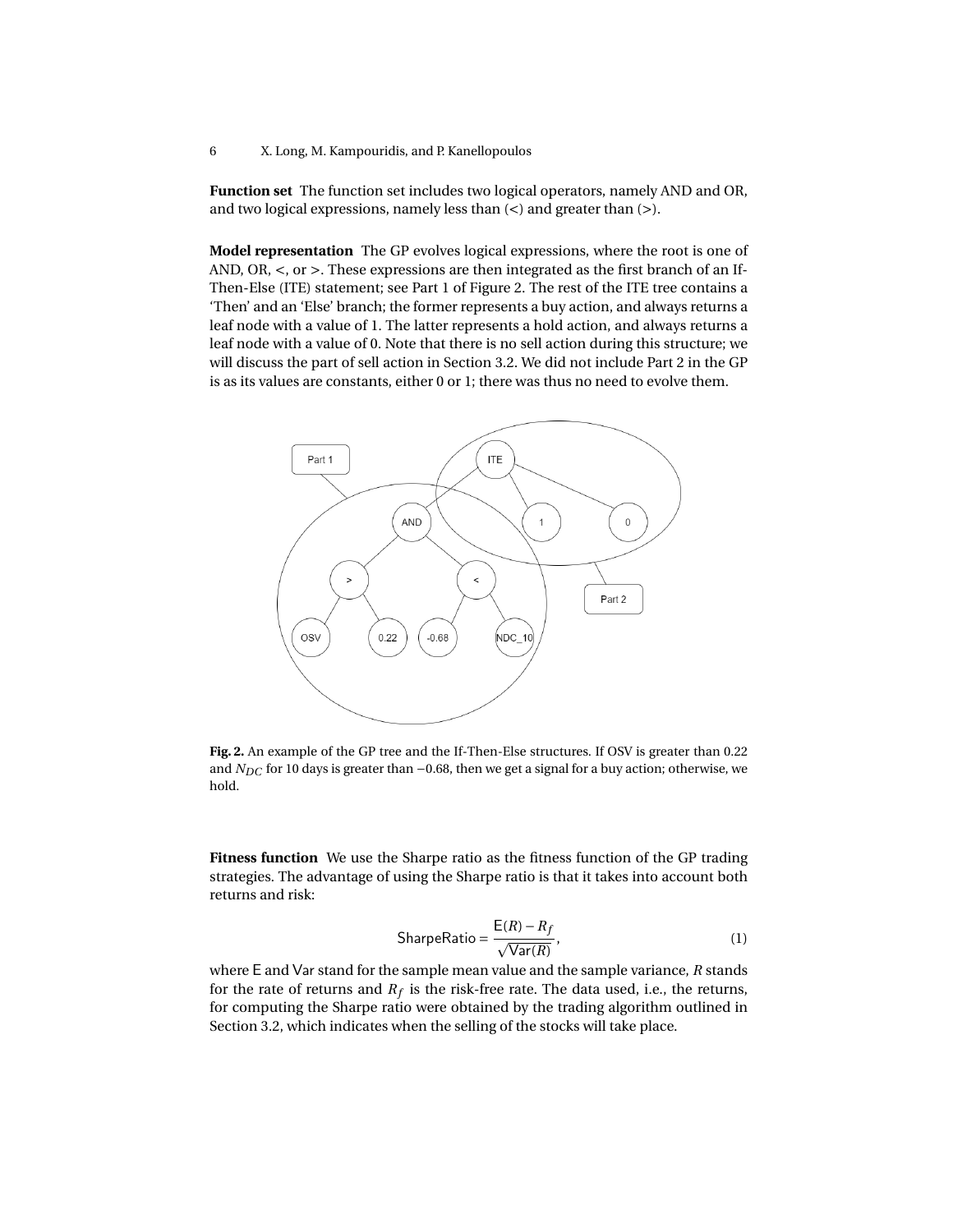**Selection method and operators** We use elitism, sub-tree crossover and point mutation. We also use tournament selection to choose individuals as parents for the above operators.

A summary of the GP configuration is presented in Table 2.

**Table 2.** Configuration of the GP algorithm

| Configuration | Value                                                           |
|---------------|-----------------------------------------------------------------|
| Function set  | AND, OR, >, <                                                   |
| Terminal set  | 28 DC indicators and ERC                                        |
|               | Genetic operators Elitism, subtree crossover and point mutation |
| Selection     | Tournament                                                      |

## **3.2 Trading strategy**

The goal of the GP tree, which corresponds to our trading strategy, is to answer the question: "Is the stock price going to increase by *r* % within the next *n* days?". If the GP tree returns True, we buy one amount of stock, unless we already own the stock. If the GP tree returns False, we take no action (hold). When we already own a stock, and the price increases by  $r\%$  within the next  $n$  days, we sell the stock on the given day this happens. If the price does not increase by  $r$ % within the next  $n$  days, we sell the stock on the *n*-th day. Note that short-selling is not allowed in this trading strategy. At the end of each sell action, we calculate and record the resulting profit. All positions take transaction costs into account; the transaction cost is 0.025% per trade. The above trading strategy is summarised in Algorithm 1.

| <b>Algorithm 1</b> Our trading strategy given threshold $r$ % and duration $n$ days |  |  |  |  |
|-------------------------------------------------------------------------------------|--|--|--|--|
|-------------------------------------------------------------------------------------|--|--|--|--|

| <b>Require:</b> Initialise variables (O represents the prediction of the GP tree, while <i>index</i> indicates |
|----------------------------------------------------------------------------------------------------------------|
|                                                                                                                |
|                                                                                                                |
|                                                                                                                |
|                                                                                                                |
|                                                                                                                |
|                                                                                                                |
|                                                                                                                |
|                                                                                                                |
|                                                                                                                |
|                                                                                                                |
|                                                                                                                |
|                                                                                                                |
|                                                                                                                |
|                                                                                                                |

The rate of return from each trade is computed based on the price  $P_b$  we bought and the price *P* we sold the stock; see Equation (2). These returns are saved as a list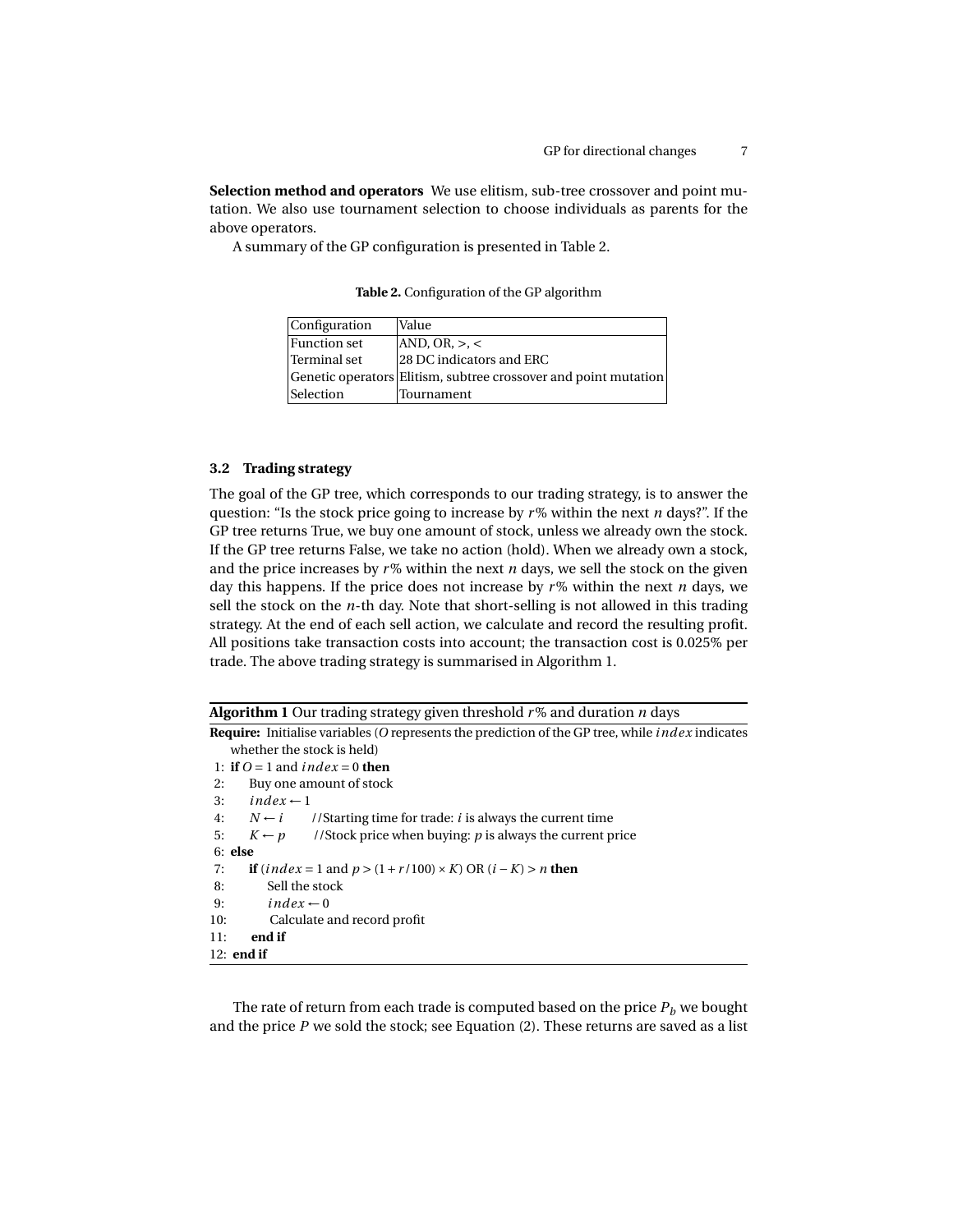and, eventually, we compute the sample mean of that list, which gives the overall rate of return; this is the input to Equation (1) to determine the Sharpe ratio. The *risk*, as seen in Equation 3, is the standard deviation of that list.

$$
R = \left\{ \frac{0.99975 \cdot P - 1.00025 \cdot P_b}{1.00025 \cdot P_b} \right\} \cdot 100\%
$$
 (2)

$$
Risk = \sqrt{Var(R)}
$$
 (3)

# **4 Experimental set up**

## **4.1 Data**

Recall that, as discussed in Section 1, our goal is to evaluate GP-DC algorithm on the stock market. We use data from three international markets, namely the DAX performance index, Nikkei 225, and the Russell 2000 index. From each index, we downloaded 10 stocks from Yahoo! Finance, as well as the data for the index themselves. Therefore in total, we use 33 datasets (3 markets  $\times$  10 stocks + 3 indices). Each dataset consists of daily closing prices for the period 2015 to 2020 and was split into three parts, namely training, validation, and test, as follows: 60%:20%:20%. All data were then converted into DC indicators (see Table 1), and normalised, as explained in Section 3.1.

#### **4.2 Benchmarks**

We compare the performance of the GP-DC trading strategy against GP-PT as well as buy-and-hold, a typical financial benchmark. For the GP-PT algorithm, we use the same GP as the one described above in Section 3. The only difference is that its terminals are now based on technical analysis (physical time), rather than directional changes. To make the comparison fairer, the number of technical indicators in the GP-PT algorithm is equal to that of the DC indicators in the GP-DC algorithm. These indicators are: each of Moving Average, Commodity Channel Index, Relative Strength Index, and William's %R with periods of 10, 20, 30, 40, and 50 days, each of Average True Range, and Exponential Moving Average with periods of 3, 5, 10 days, and finally, On Balance Volume and parabolic SAR without periods [17]; hence, we obtain 28 technical indicators.

#### **4.3 Parameter tuning for GP**

We performed a grid search to decide on the optimal GP parameters for both the GP-DC and GP-PT algorithms, and tuning took place by using the validation set. Based on [18], we adopted the most common values for each parameter, namely 4, 6, 8 (max depth); 100, 300, 500 (population size); 0.75, 0.85, 0.95 (crossover probability); 2, 4, 6 (tournament size); and 25, 35, 50 (number of generations). Mutation probability is equal to (1-crossover probability), so we did not need to separately tune this parameter. Table 3 shows the selected parameters and their value after tuning.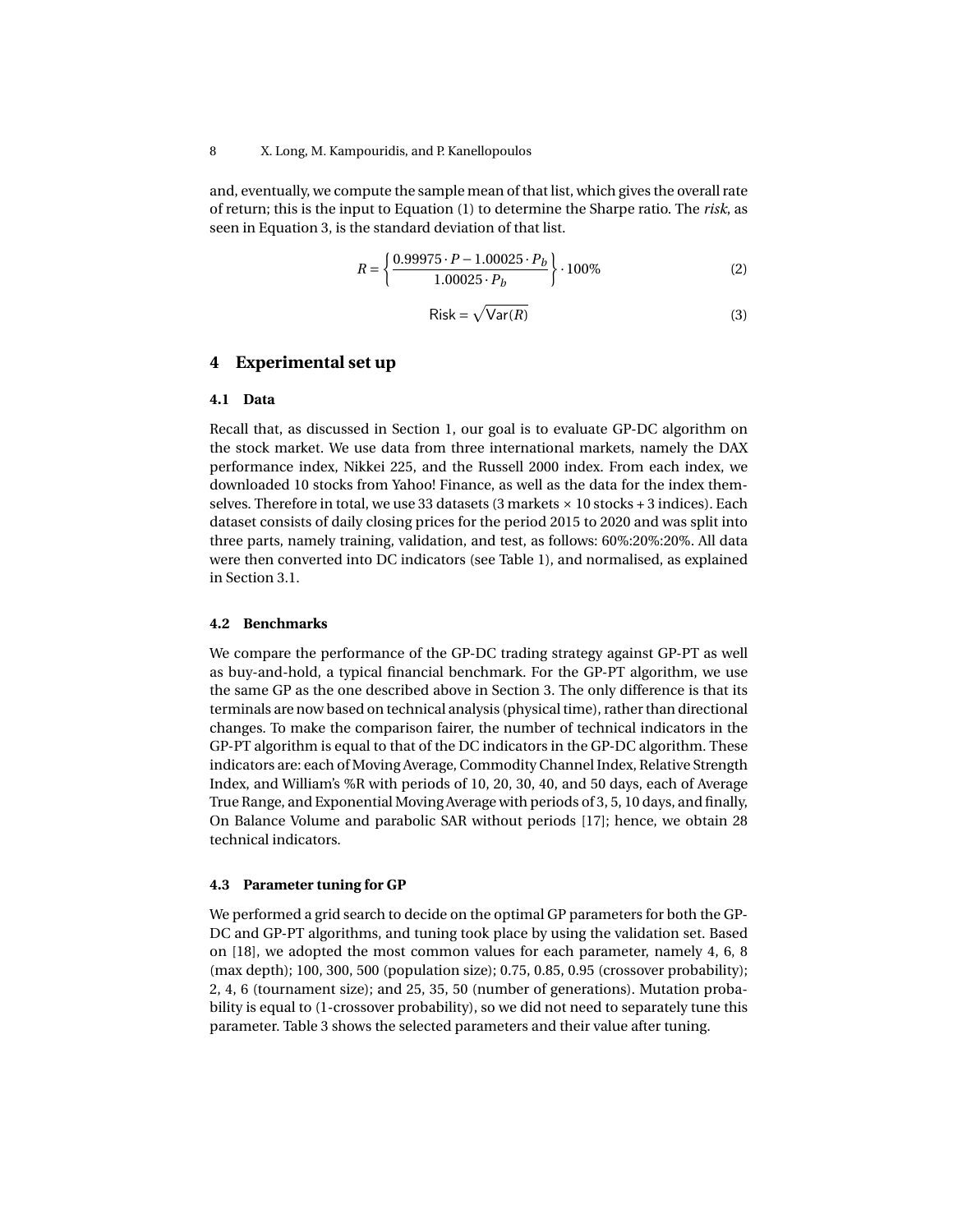|  |  | <b>Table 3.</b> Parameters of the GP algorithm |  |  |  |
|--|--|------------------------------------------------|--|--|--|
|--|--|------------------------------------------------|--|--|--|

| Parameters               | Value          |  |
|--------------------------|----------------|--|
| Max depth                | 6              |  |
| Population size          | 500            |  |
| Crossover probability    | 0.95           |  |
| Tournament size          | $\overline{c}$ |  |
| Numbers of generation 50 |                |  |

## **4.4 Parameter tuning for trading strategy**

Recall that there are 3 parameters on our trading strategy, 2 parameters derived for the question "whether the stock price will increase by *r* % during the next *n* days ?" and one parameter is the threshold on DC. Rather than tuning the above parameters and then selecting the best set across all datasets (which is what we did for the GP), we decided to allow for tailored values for each dataset. The configuration space for these three parameters is presented in Table 4.

Buy and hold is also a useful benchmark, as it compares the GPs' performance against the market performance. We will thus also report the buy and hold performance of each dataset.

|  |  |  |  |  |  |  |  | <b>Table 4.</b> Configuration space for the trading strategy |
|--|--|--|--|--|--|--|--|--------------------------------------------------------------|
|--|--|--|--|--|--|--|--|--------------------------------------------------------------|

| Parameters                                                    | Configuration space               |
|---------------------------------------------------------------|-----------------------------------|
| $n$ (days-ahead of prediction)                                | 1, 5, 15                          |
| $\vert r$ (percentage of price movement) 1\%, 5\%, 10\%, 20\% |                                   |
| Threshold of DC                                               | [0.001, 0.002, 0.005, 0.01, 0.02] |

## **5 Result and analysis**

In this section, we present our results for the DC model, the physical time model and the traditional benchmark of buy and hold. Our aim is to study the competitiveness of the DC-based indicators and whether the resulting trading strategies can outperform the traditional technical analysis (GP-PT) trading strategies.

#### **5.1 Comparison between GP-DC and GP-PT**

Table 5 presents summary statistics across all 33 datasets under rate of return (ROR), risk, and Sharpe ratio (SR). As we can observe, the GP-DC algorithm outperformed GP-PT algorithm in terms of average, median, and maximum results for ROR and SR. On the other hand, GP-PT algorithm did better in terms of average, median, and maximum risk.

Figure 3 presents the box plots of the above results, and we can reach similar conclusions as from Table 5. Furthermore, not only the values but also the overall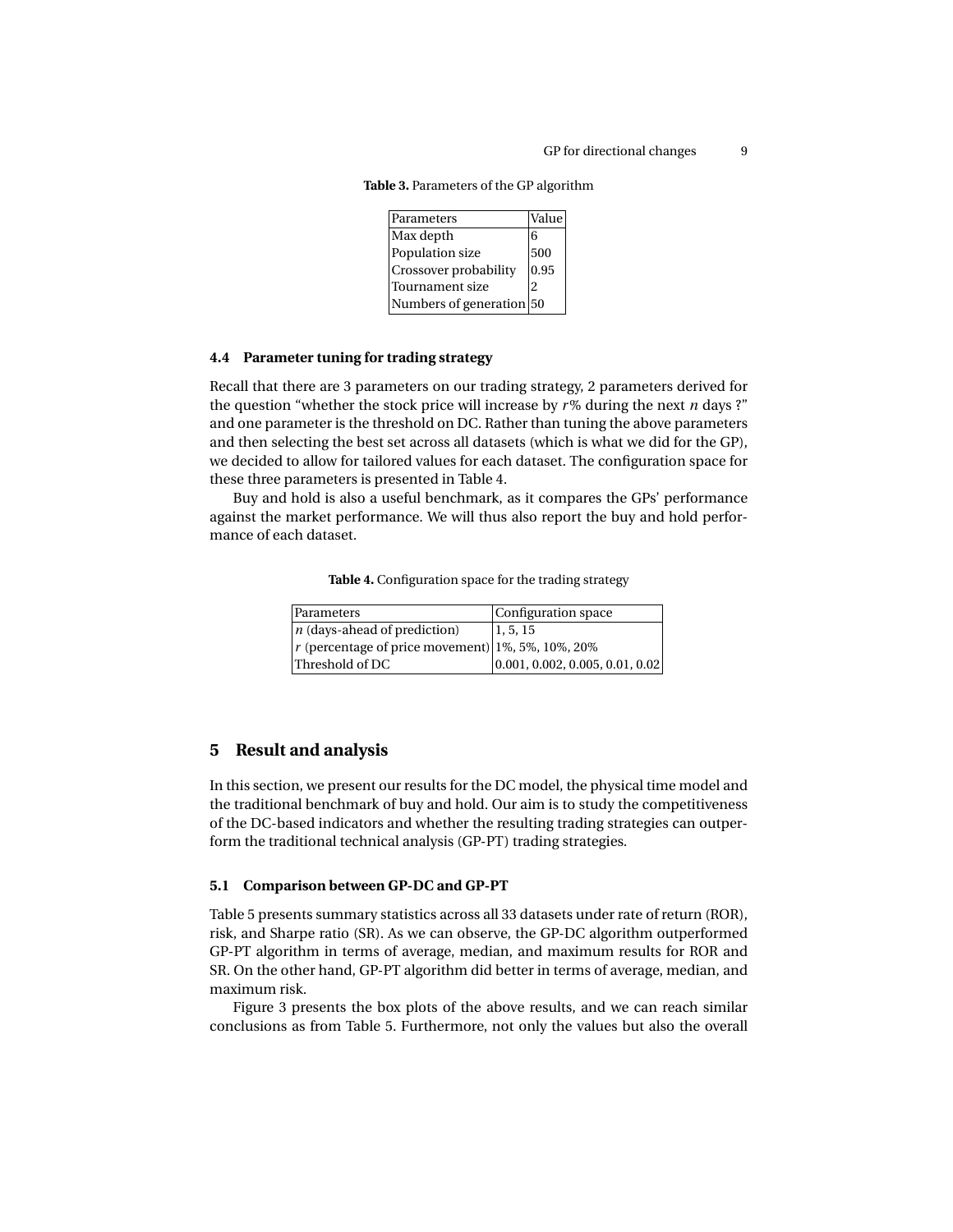box plot of GP-DC algorithm is higher in terms of ROR and SR, when compared to the GP-PT algorithm. When arguing about risk, the GP-DC's plot is higher than the GP-PT's one, indicating more risky behavior by GP-DC. Furthermore, the ROR for each trade of DC is concentrated above zero. In contrast, the results of the GP-PT algorithm have many negative values, which indicate that GP-DC algorithm is more competitive than the GP-PT algorithm in terms of rate of return.

To confirm the above results, we performed the non-parametric Kolmogorov-Smirnov test between the GP-DC and GP-PT results distributions. We ran the test for each metric (ROR, risk, and SR). The p-value for each test was 0.0082, 0.8107, and 0.6015, respectively. As the p-value for ROR was below 0.05, it denotes that the null hypothesis is rejected at the 5% significance level, thus making the differences in rate of return between GP-DC and GP-PT statistically significant. On the other hand, even though GP-PT algorithm had a lower risk, the differences were not statistically significant. Similarly, even though GP-DC algorithm outperformed GP-PT algorithm in terms of SR, their difference was not statistically significant.

**Table 5.** Summary statistics of the GP-DC and GP-PT algorithm. The best values per metric appear in boldface.

| Measurement Rate of return |            |                                                                                                  | Risk | Sharpe ratio (SR)    |  |  |
|----------------------------|------------|--------------------------------------------------------------------------------------------------|------|----------------------|--|--|
| Algorithms                 | $G_{P-DC}$ | $G_{\rm P-PT}$                                                                                   |      | GP-DCGP-PTGP-DCGP-PT |  |  |
| Average                    |            | $\vert$ 1.4949% $\vert$ -0.0566% $\vert$ 0.1062 $\vert$ 0.0898 $\vert$ 0.3403 $\vert$ 0.2919     |      |                      |  |  |
| Median                     |            | $\vert$ 1.7943% $\vert$ -0.2495% $\vert$ 0.0814 $\vert$ 0.0757 $\vert$ 0.2985 $\vert$ 0.1207     |      |                      |  |  |
| Maximum                    |            | $ 9.7798\% 7.9318\% 0.3273 0.2340 1.3688 1.3382$                                                 |      |                      |  |  |
| Minimum                    |            | $\left  -7.5580\% \right  -4.7622\% \left  0.0280 \right  0.0280 \left  -0.5037 \right  -0.2604$ |      |                      |  |  |

These results show the potential of the DC approach to act as a complementary approach to the physical time one, as it can yield statistically higher returns than physical time technical analysis indicators. However, it should also be noted that this happened at the expense of a slightly higher risk. Therefore, it deserves further study whether more fine-tuned DC strategies can also lead to lower risk, or, perhaps, whether a mix of DC and physical time strategies is to be suggested.

#### **5.2 Buy and hold**

We now compare the performance of the GP-DC and GP-PT algorithms with the buyand-hold strategy, where one unit of stock is bought on the first day of trading and sold on the last day. Because of the nature of buy-and-hold, the standard deviation cannot be calculated since there is only a single buy-sell action and thus a single profit value; similarly, we cannot calculate risk and SR. Besides, rate of return is not a very meaningful metric for comparison, as both GP-DC and GP-PT algorithms have a high number of trades, while buy-and-hold has a single trade. To make a fairer comparison, we instead use the cumulative returns over the test set.

As we can observe in Table 6, the GP-DC algorithm has a significantly higher average and median values compared to the GP-PT algorithm and buy-and-hold (GP-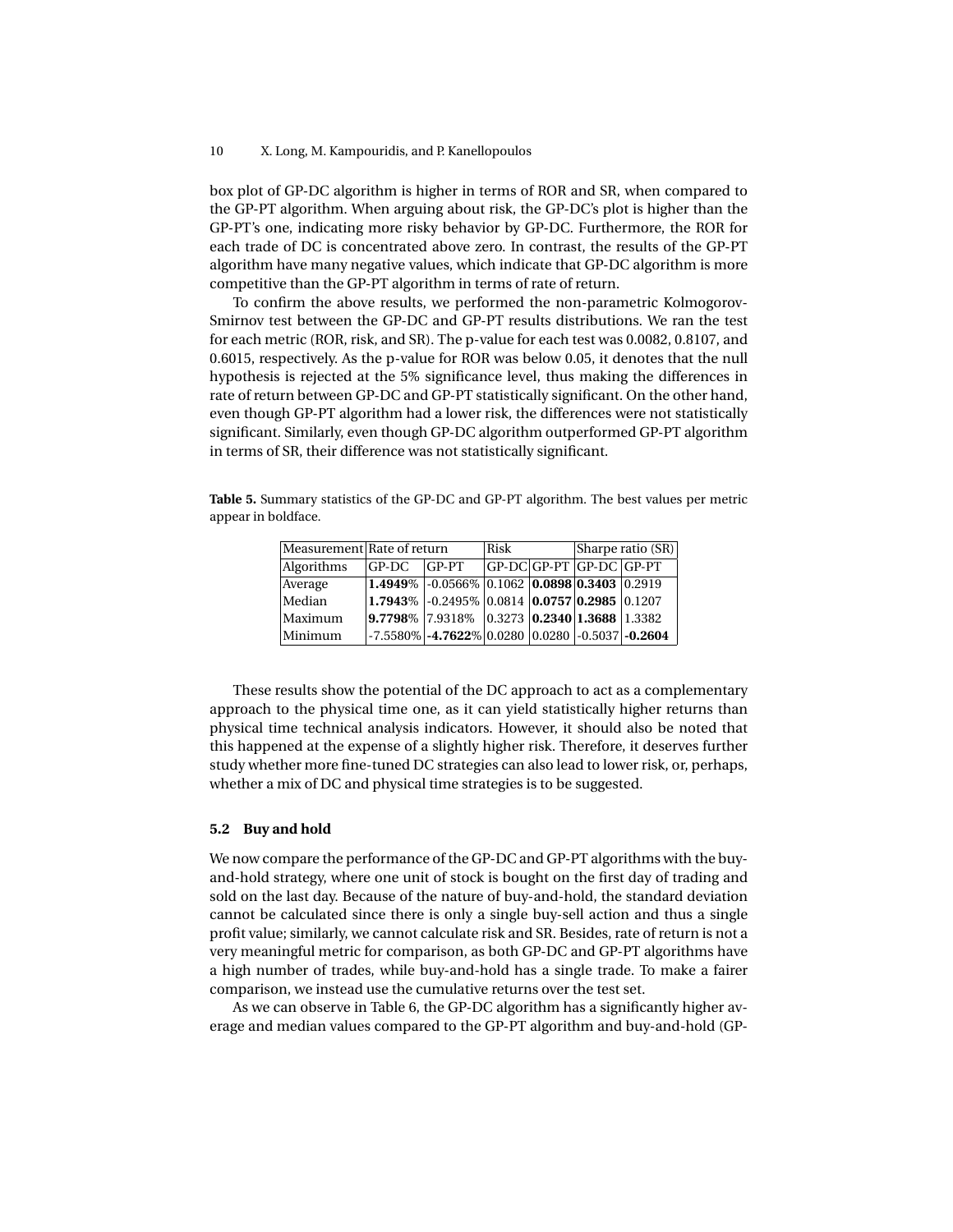

**Fig. 3.** Box plot of DC and physical time

DC average: 13.85%; median: 11.94%. GP-PT average: -1.53%; median: -2.73%. Buyand-hold average: -4.08%; median: -10.81%). On the other hand, the highest cumulative returns is observed for buy-and-hold (around 135%), and the lowest for GP-DC (around -33%). It is also worth noting that the markets tested in this article are predominately bear markets, as it is also evident by the negative average and median cumulative returns of the buy and hold strategy. Therefore the fact that GP-DC algorithm has achieved strong average and median cumulative return performance indicates its high potential as a profitable trading paradigm.

The above results are also confirmed by looking at the distribution of results presented in Figure 4. As we can observe, the majority of the values presented in the box plot for GP-DC algorithm have higher values (i.e. cumulative returns) than the other two approaches. These results are supported by the Kolmogorov-Smirnov tests, which returned a p-value of 0.0082 in the comparison of GP-DC and GP-PT algorithms, and a p-value of 4.83E-04 for the comparison of DC and buy-and-hold. It should be noted that statistical significance in this case at the 5% level is for p-values below 0.025, after taking into account the Bonferroni correction for the (two) multiple comparisons.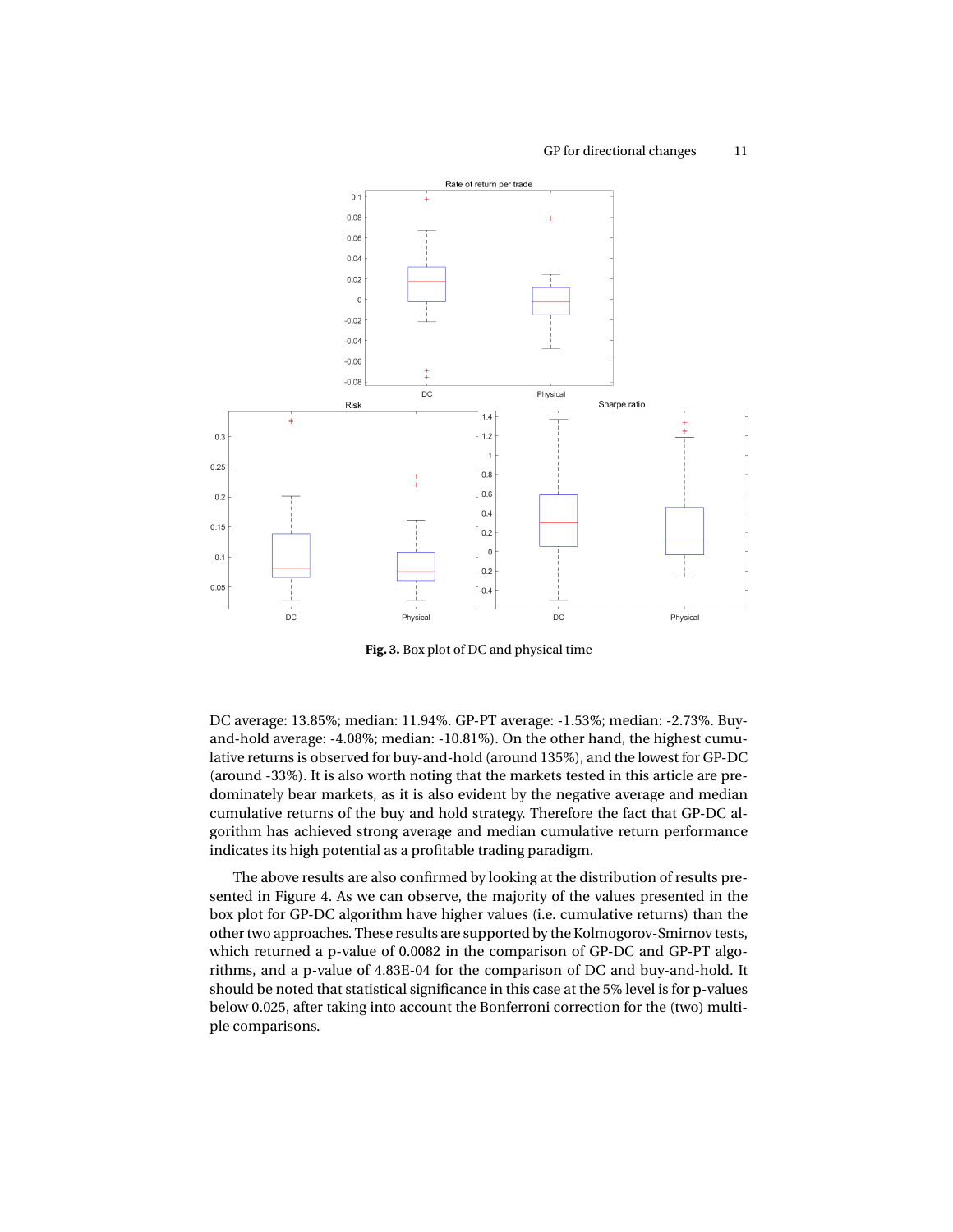**Table 6.** Cumulative returns of GP-DC, GP-PT, and buy and hold. Best values denoted in boldface.

| Model                                               | Average | Median                               | Maximum Minimum |              |
|-----------------------------------------------------|---------|--------------------------------------|-----------------|--------------|
| GPLDC                                               |         | $ 13.8498\% 11.9383\% 83.2537\%$     |                 | $-33.0880\%$ |
| $GP-PT$                                             |         | $-1.5341\%$ $-2.7340\%$ $159.4906\%$ |                 | $-33.5400\%$ |
| Buy and hold -4.0821% -10.8100% 135.9218% -42.7290% |         |                                      |                 |              |



**Fig. 4.** Box plot of cumulative returns for GP-DC, GP-PT, and buy-and-hold

# **6 Conclusion**

We have explored the benefit of combining genetic programming with indicators tailored for a directional changes framework. Our main contribution is to provide evidence for the effectiveness of this approach in the stock market. To do so, we conducted experiments on 33 datasets from 3 different international stock markets. Over these datasets, our approach (GP-DC) statistically outperformed the GP-PT algorithm, that combines genetic programming with technical indicators based on physical time, as well as the buy and hold strategy, in terms of cumulative return, rate of return, and Sharpe ratio. On the other hand, GP-PT algorithm had lower risk than GP-DC, although this finding is not statistically significant. The above results demonstrate that GP-DC is competitive against these two benchmarks in the stock market and can also be considered as a complementary technique to physical time.

Future work will thus focus on creating new trading strategies that combine technical analysis (physical time) and DC indicators. We believe that such strategies have the potential to bring in further improvements in profitability and risk and outperform the standalone strategies from technical analysis and directional changes.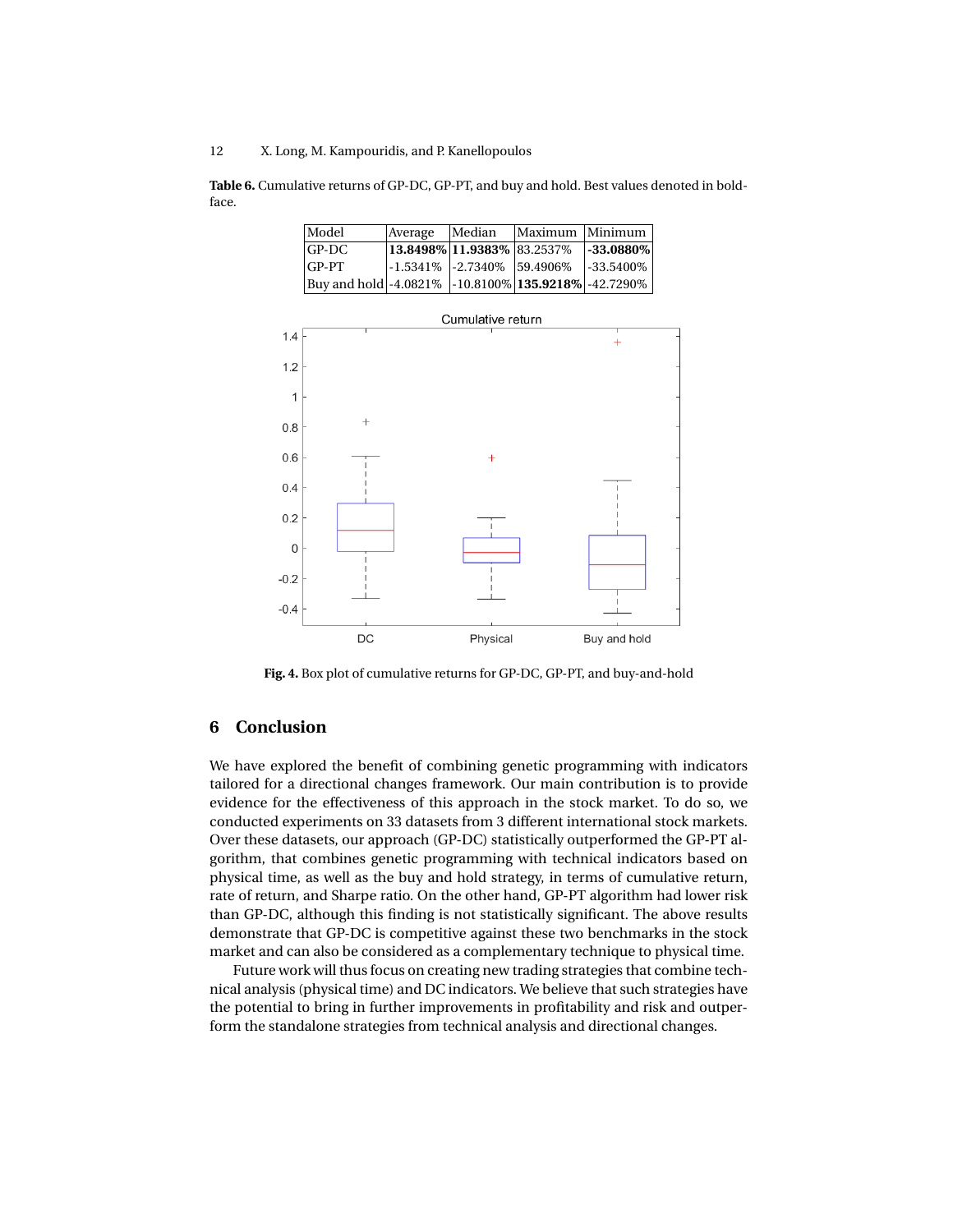# **References**

- 1. Adegboye, A., Kampouridis, M.: Machine learning classification and regression models for predicting directional changes trend reversal in fx markets. Expert Systems with Applications **173**, 114645 (2021)
- 2. Adegboye, A., Kampouridis, M., Johnson, C.G.: Regression genetic programming for estimating trend end in foreign exchange market. In: 2017 IEEE Symposium Series on Computational Intelligence (SSCI). pp. 1–8. IEEE (2017)
- 3. Aloud, M.E.: Time series analysis indicators under directional changes: The case of saudi stock market. International Journal of Economics and Financial Issues **6**(1), 55–64 (2016)
- 4. Aloud, M.E., Alkhamees, N.: Intelligent algorithmic trading strategy using reinforcement learning and directional change. IEEE Access **9**, 114659–114671 (2021)
- 5. Aloud, M.E., Fasli, M.: Exploring trading strategies and their effects in the foreign exchange market. Computational Intelligence **33**(2) (2016)
- 6. Ao, H., Tsang, E.: Trading algorithms built with directional changes. In: 2019 IEEE Conference on Computational Intelligence for Financial Engineering & Economics (CIFEr). pp. 1–7. IEEE (2019)
- 7. Bakhach, A., Tsang, E., Ng, W.L., Chinthalapati, V.R.: Backlash agent: A trading strategy based on directional change. In: 2016 IEEE Symposium Series on Computational Intelligence (SSCI). pp. 1–9. IEEE (2016)
- 8. Brabazon, A., Kampouridis, M., O'Neill, M.: Applications of genetic programming to finance and economics: past, present, future. Genetic Programming and Evolvable Machines **21**(1), 33–53 (2020)
- 9. Christodoulaki, E., Kampouridis, M., Kanellopoulos, P.: Technical and sentiment analysis in financial forecasting with genetic programming. IEEE Symposium on Computational Intelligence for Financial Engineering and Economics (CIFEr) (2022)
- 10. Claveria, O., Monte, E., Torra, S.: Evolutionary computation for macroeconomic forecasting. Computational Economics **53**(2), 833–849 (2019)
- 11. Glattfelder, J.B., Dupuis, A., Olsen, R.B.: Patterns in high-frequency fx data: discovery of 12 empirical scaling laws. Quantitative Finance **11**(4), 599–614 (2011)
- 12. Guillaume, D.M., Dacorogna, M.M., Davé, R.R., Müller, U.A., Olsen, R.B., Pictet, O.V.: From the bird's eye to the microscope: A survey of new stylized facts of the intra-daily foreign exchange markets. Finance and stochastics **1**(2), 95–129 (1997)
- 13. Hamida, S.B., Abdelmalek, W., Abid, F.: Applying dynamic training-subset selection methods using genetic programming for forecasting implied volatility. arXiv preprint arXiv:2007.07207 (2020)
- 14. Hussein, S.M.: Event-based microscopic analysis of the fx market. Ph.D. thesis, University of Essex (2013)
- 15. Kampouridis, M., Adegboye, A., Johnson, C.: Evolving directional changes trading strategies with a new event-based indicator. In: Asia-Pacific Conference on Simulated Evolution and Learning. pp. 727–738. Springer (2017)
- 16. Kampouridis, M., Tsang, E.: Investment opportunities forecasting: Extending the grammar of a gp-based tool. International Journal of Computational Intelligence Systems **5**(3), 530–541 (2012)
- 17. Kelotra, A., Pandey, P.: Stock market prediction using optimized deep-convlstm model. Big Data **8**(1), 5–24 (2020)
- 18. Poli, R., Langdon, W.B., McPhee, N.F.: A field guide to genetic programming. Published via http://lulu. com and freely available at http://www. gp-field-guide. org. uk.(With contributions by JR Koza) (2008)